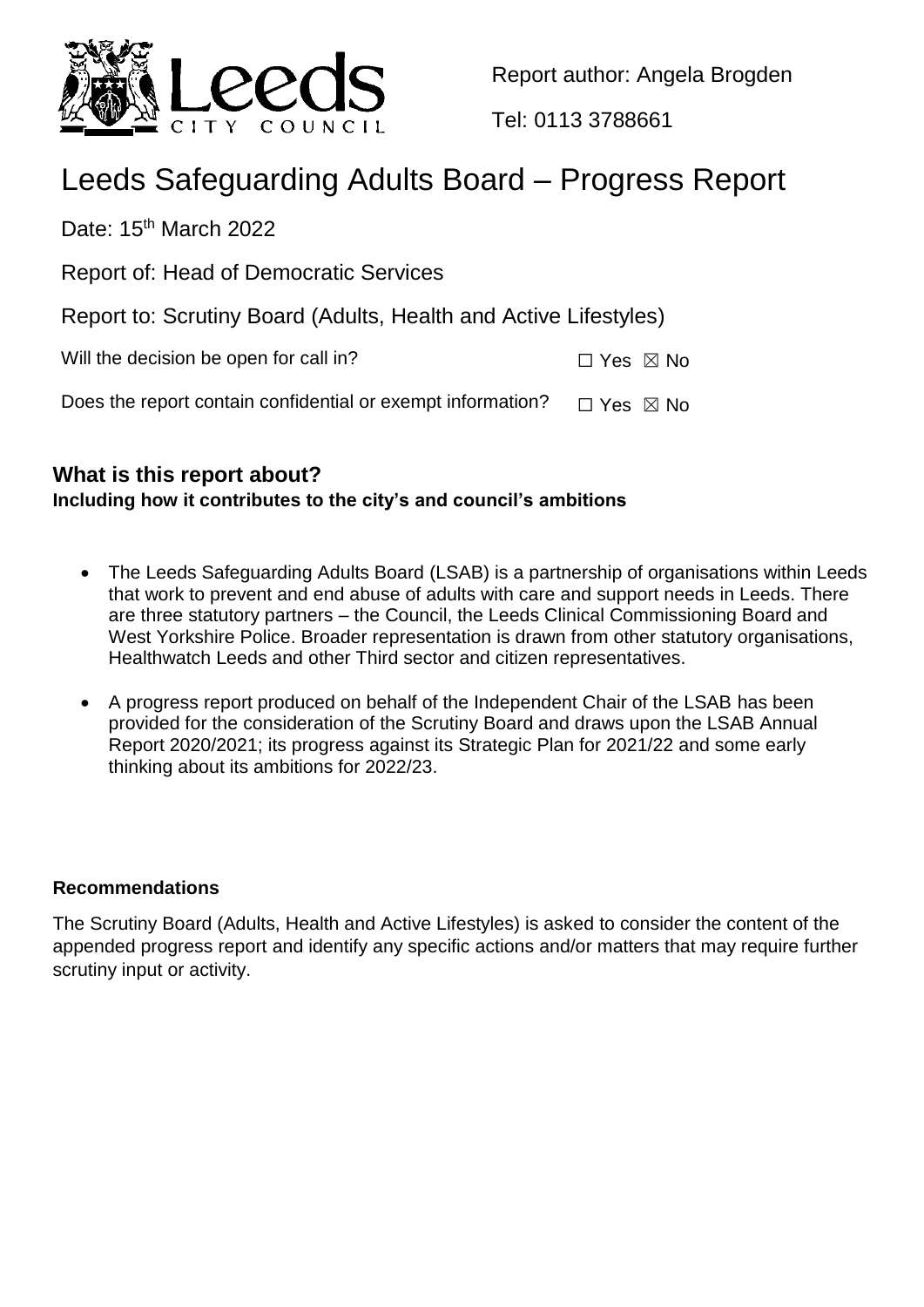## **Why is the proposal being put forward?**

- 1. The Leeds Safeguarding Adults Board is a statutory body, established by the Care Act 2014 and implemented in April 2015. The overarching purpose of a Safeguarding Adults Board is to help and safeguard adults with care and support needs from abuse and neglect.
- 2. Richard Jones, CBE, is the Independent Chair whose role involves providing challenge and support to the Board and partner agencies in achieving their ambitions.
- 3. A progress report produced on behalf of the Independent Chair of the LSAB has been provided for the consideration of the Scrutiny Board and is set out in Appendix 1.

#### **What impact will this proposal have?**

| <b>Wards affected: All</b>        |       |           |
|-----------------------------------|-------|-----------|
| Have ward members been consulted? | コ Yes | $\neg$ No |

4. The appended Leeds Safeguarding Adults Board (LSAB) progress report provides an open and transparent account of the achievements of the Board, its progress and ongoing challenges to improve outcomes for people in Leeds who experience or are at risk of abuse and neglect. The report draws upon the LSAB Annual Report 2020/2021; its progress against its Strategic Plan for 2021/22 and some early thinking about its ambitions for 2022/23.

#### **What consultation and engagement has taken place?**

5. The LSAB Independent Chair and appropriate officers from Adults and Health have been invited to attend today's meeting to present the appended report and address questions from the Scrutiny Board.

#### **What are the resource implications?**

6. The LSAB is funded jointly by the Adults and Health Directorate, Leeds NHS Clinical Commissioning Group and the Office of the West Yorkshire Police and Crime Commissioner. The budget is held on behalf of the Board by Leeds City Council and the Strategy Unit is hosted by the Council as employer. The Unit is a partnership resource and supports the work of the Board on behalf of all partners.

#### **What are the legal implications?**

7. Paragraphs 3 and 4 of Schedule 2 to the Care Act 2014 require every Safeguarding Adults Board to produce a Strategic Plan and an Annual Report for each financial year.

#### **What are the key risks and how are they being managed?**

8. The LSAB Annual Report is part of the risk management and assurance arrangements for Leeds City Council. As such there is a link through to the corporate risk on 'Safeguarding Adults' "Failure of (a) staff in any Council directorate to recognise and report a risk of abuse or neglect facing an adult with care and support needs in Leeds; (b) staff in Adult Social Care to respond appropriately, in line with national legislation and Safeguarding Adults procedures".